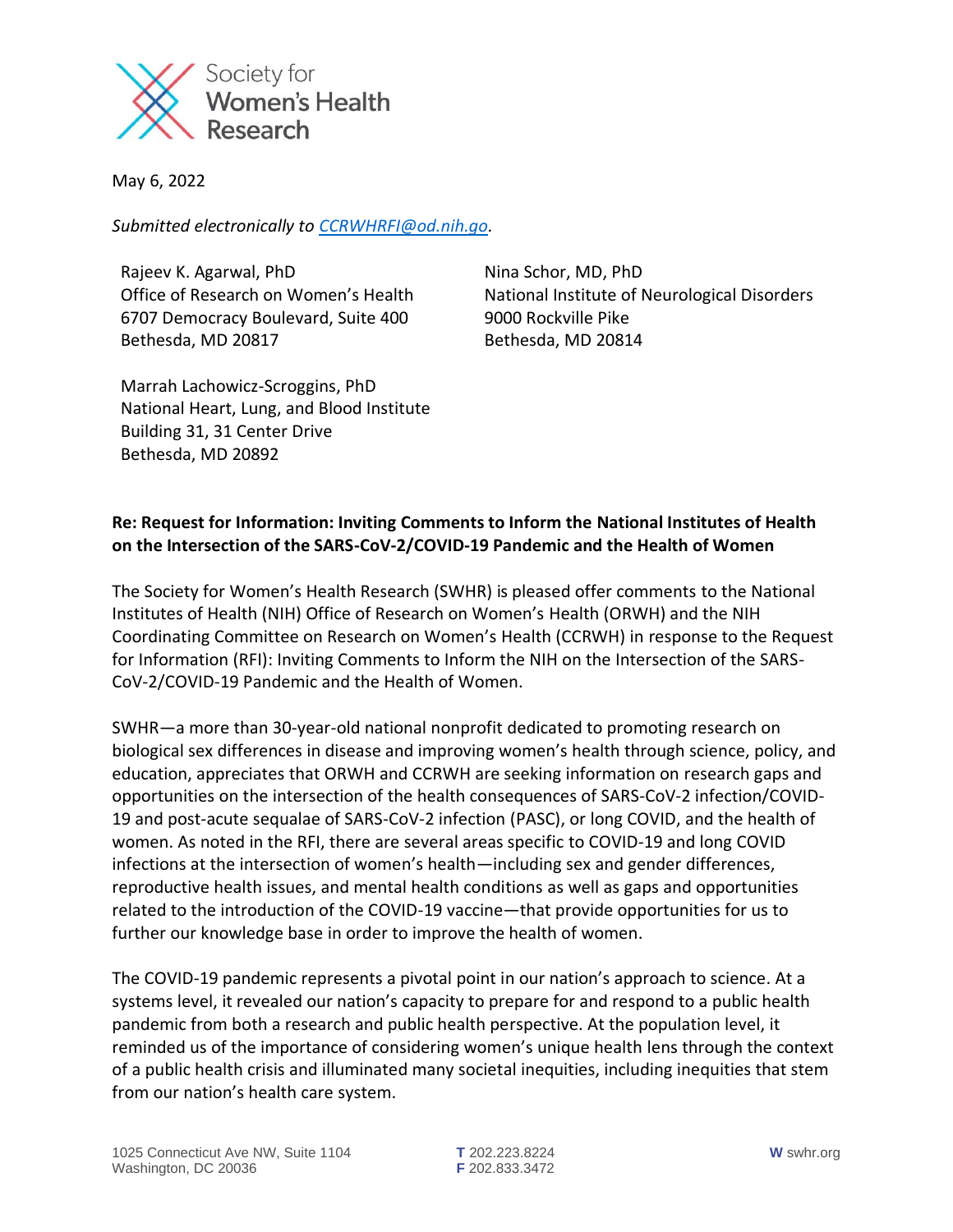SWHR appreciates the opportunity to respond to this RFI. While there are many research opportunities and challenges for NIH to explore with respect to the intersection of COVID-19 and the health of women, SWHR will highlight a few areas for consideration as ORWH and CCRWH set their research priorities.

## **The Role of COVID-19 and Long COVID in Women's Life Course**

Unmistakably, much is still being learned about long COVID and its effects on the body, including why the disease appears in some but not others and why it seems to appear disproportionately in women. Beyond studying the biological drivers of long COVID, there are additional research opportunities that relate to women specifically.

**Pregnancy and Postpartum**. We saw firsthand during the COVID-19 crisis the ramifications that not including pregnant populations in clinical trials can have. As a result of this population not being included in trials related to the COVID-19 vaccine, women and their health care providers were left to make health care decisions based on incomplete data. Moving forward, we must ensure that pregnant populations are included in trials, as appropriate, to improve health outcomes and to capture this critical population. Potential research moving forward may explore whether long COVID can affect a woman's reproductive health, the effect of long COVID on a pregnant person and whether any health conditions are prompted or exacerbated by it, and long COVID's effect on a woman postpartum.

**Women's Mental Health**. While there have already been reports of the COVID-19 pandemic's general effect on mental health, including more adults reporting symptoms of anxiety or depressive disorders,<sup>1</sup> it will also be important to study how the mechanisms of post-COVID/long COVID could affect women's mental health.

In a cohort study conducted by Jin Yin-tan Hospital and published in *The Lancet* on the health consequences of COVID-19, authors found that many COVID-19 patients experienced mental health symptoms, including anxiety and depression, six months after symptom onset.<sup>2</sup> Of note, the authors found that "being a woman and severity of illness were risk factors for persistent psychological symptoms. Female SARS survivors had higher stress levels and higher levels of depression and anxiety." Determining whether these psychological symptoms and other common post-COVID symptoms, including concentration or memory problems and sleep disturbance, are the result of specific effects of COVID-19 on the brain, the immune system, or other organ systems; the traumatic aspects of having COVID-19; or the despair patients

<sup>1</sup> Panchal, N., Kamal, R., Cox, C., Garfield, R., (2021), The Implications of COVID-19 for Mental Health and Substance Use, Kaiser Family Foundation. [https://www.kff.org/coronavirus-covid-19/issue-brief/the-implications-of-covid-19](https://www.kff.org/coronavirus-covid-19/issue-brief/the-implications-of-covid-19-for-mental-health-and-substance-use/) [for-mental-health-and-substance-use/.](https://www.kff.org/coronavirus-covid-19/issue-brief/the-implications-of-covid-19-for-mental-health-and-substance-use/) Accessed 2 May 2022.

<sup>2</sup> Huang, C., Huang,L., Wang, Y., Li, X., Ren, L., Gu, X., Kang, L., Guo, L., Liu, M., Zhou, X., Luo, J, Huang, Z., Tu, S., Zhao, Y., Chen, L., et al. (2021), 6-Month Consequences of COVID-19 in Patients Discharged from Hospital: A Cohort Study, The Lancet, 297: 220-232. [https://doi.org/10.1016/S0140-6736\(20\)32656-8](https://doi.org/10.1016/S0140-6736(20)32656-8)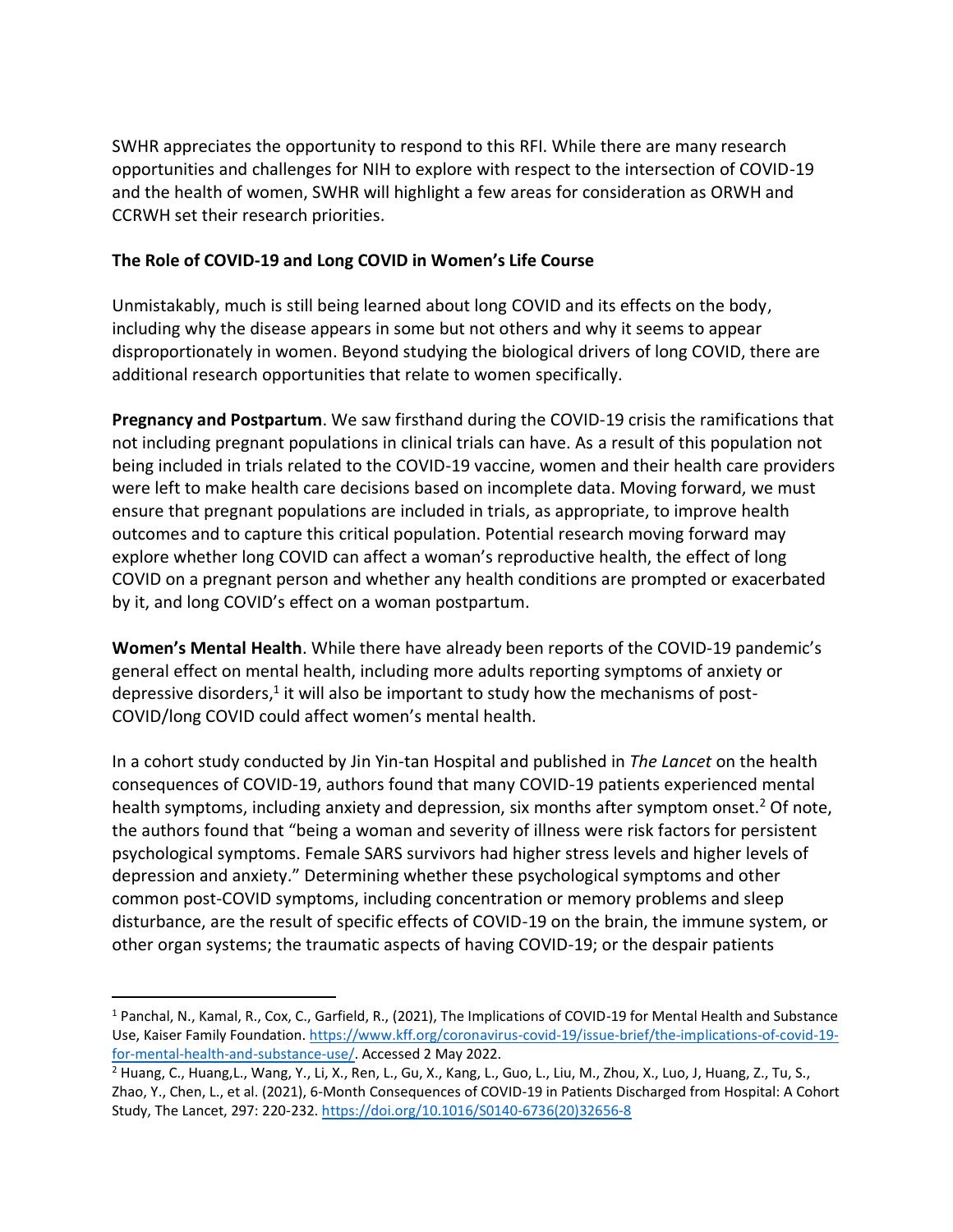experience from long-term breathing problems or fatigue, $3$  as described by Lauri Pasch, PhD, a psychologist at the University of California, San Francisco, will be vital for better understanding COVID-19 and improving health outcomes for women.

## **Strategic Approaches to Enhance the Inclusion of Women of Diverse Backgrounds in Research Studies and Clinical Trials**

Equally important to identifying research opportunities at the intersection of the COVID-19 pandemic and the health of women is ensuring that women, including women of color and pregnant and lactating populations, are included in research studies and clinical trials and that the resulting data are stratified with respect to sex. Representation of these populations is critical not only for providing needed insight into the potential biological factors associated with long COVID, but also for ensuring that any diagnostics or treatments are safe and effective for each segment of the population.

While strides have been made related to the inclusion of women in clinical trials, in order to improve the *diversity* of women within studies and clinical trials, researchers must take steps to address the key barriers that inhibit their participation. Restrictive trial criteria (e.g., exclusionary criteria concerning comorbidities that predominately affect women or omitting pregnant and lactating populations) and accessibility or lack thereof (e.g., caregiving responsibilities, transportation to the trial site) are barriers that affect that participation of women and other vulnerable populations.

While SWHR recognizes that ORWH and CCRWH are aware of the myriad barriers to trial participation (lack of awareness of clinical trial opportunities, caregiving responsibilities, transportation logistics, ability to take time off of work, mistrust of clinical trials, language barriers, specific trial eligibility criteria, etc.), SWHR recommends the following as potential methods for enhancing the inclusion of women in research studies and clinical trials:

- **Engaging Communities as Partners**. To improve health equity, there is a need to engage communities as partners—and not just participants—in health research programming. Prioritizing community-based participatory research that incorporates multiple perspectives could yield more positive and inclusive results for research. There is also an overarching need to train all researchers, no matter their background, to work with communities and individuals that are different from them.
- **Diversifying the Health Research Workforce**. Diversifying the health research workforce is a crucial strategy to expand the target populations for research investments and affect how these populations are engaged with or represented in studies. Research has

<sup>3</sup> What is Long COVID? The Physical and Psychological Symptoms and Management, Mental Health Resources for Crises, University of California, San Francisco Department of Psychiatry and Behavioral Sciences. [https://psych.ucsf.edu/copingresources/longcovid#:~:text=COVID%2D19%20patients%20had%20more,health%20s](https://psych.ucsf.edu/copingresources/longcovid#:~:text=COVID%2D19%20patients%20had%20more,health%20symptoms%20are%20very%20significant) [ymptoms%20are%20very%20significant.](https://psych.ucsf.edu/copingresources/longcovid#:~:text=COVID%2D19%20patients%20had%20more,health%20symptoms%20are%20very%20significant) Accessed 2 May 2022.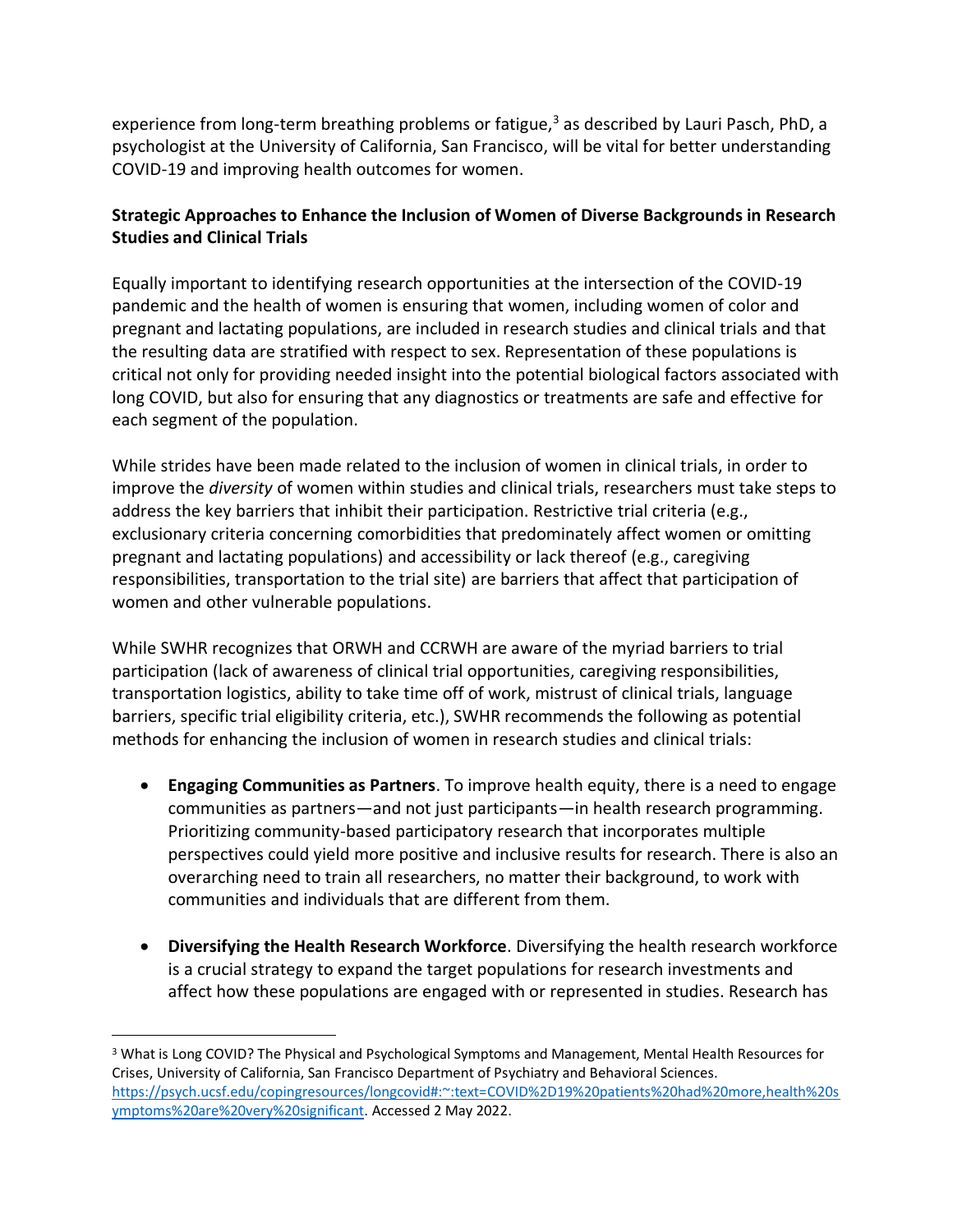shown that researchers from underrepresented groups are more likely to research the particular health needs of underserved and underrepresented communities, especially their own.<sup>4</sup>

More diverse research teams also lead to improved outcomes. By including multiple perspectives, teams can more creatively solve problems and consider questions or aspects of the research work that might not otherwise be apparent.<sup>5</sup> Moreover, researchers who look like or are familiar with the communities they study run into fewer communication barriers and perceptions of being an outsider, both of which can hinder community participation. Study participants may prove more forthcoming with information when they feel investigators are more understanding of their lived experiences, producing better research outcomes. This also highlights the need for trainees from diverse backgrounds to be equipped with the tools they need to pursue health research career paths. As for researchers who are from different backgrounds than study participants, investments should be made to build trust, addressing both communication and participation gaps.

• **Considering How to Reduce Trial Participation Burden**. As mentioned above, women disproportionately serve as family and community caregivers, often having to balance work and caregiving responsibilities.<sup>6</sup> As studies and trials are being developed, every effort should be made to reduce the burden, to the extent possible, that participation in a clinical trial may involve. Special attention should be paid to the challenges that the targeted communities specifically face. According to a commentary in *Cell Reports Medicine*, attention should be given to "geographic location of trial sites; an understanding of how the community receives trusted information (thus informing educational information and invitations to participate); engagement with local institutions of faith, gathering places, and networks; and importantly, translation of all participant-facing materials…." 7

## **Addressing Career Development and Other Needs to Promote Research Investigating Sex and/or Gender Differences in Health**

There are still significant gender disparities in health care. A 2014 survey from The National Pain Report and the non-profit For Grace found that 90% of women felt they were discriminated against by the health care system and 84% felt they were treated differently because they were

<sup>4</sup> Gibbs, K.D., Griffin, K.A. (2017), What Do I Want to be with My PhD? The Roles of Personal Values and Structural Dynamics in Shaping the Career Interests of Recent Biomedical Science PhD Graduates. *Life Sciences Education*. <https://doi.org/10.1187/cbe.13-02-0021>

<sup>5</sup> Ibid.

<sup>6</sup> Women and Caregiving: Facts and Figures, National Center on Caregiving at Family Caregiver Alliance. [https://www.caregiver.org/resource/women-and-caregiving-facts-and-figures/.](https://www.caregiver.org/resource/women-and-caregiving-facts-and-figures/) Accessed 2 May 2022.

<sup>7</sup> Bierer, B.E., Meloney, L.G., Ahmed, H.R., White, S.A., (2022) Advancing the Inclusion of Underrepresented Women in Clinical Research, *Cell Reports Medicine*, Vol. 3, Issue 4, 2666-3791, <https://doi.org/10.1016/j.xcrm.2022.100553>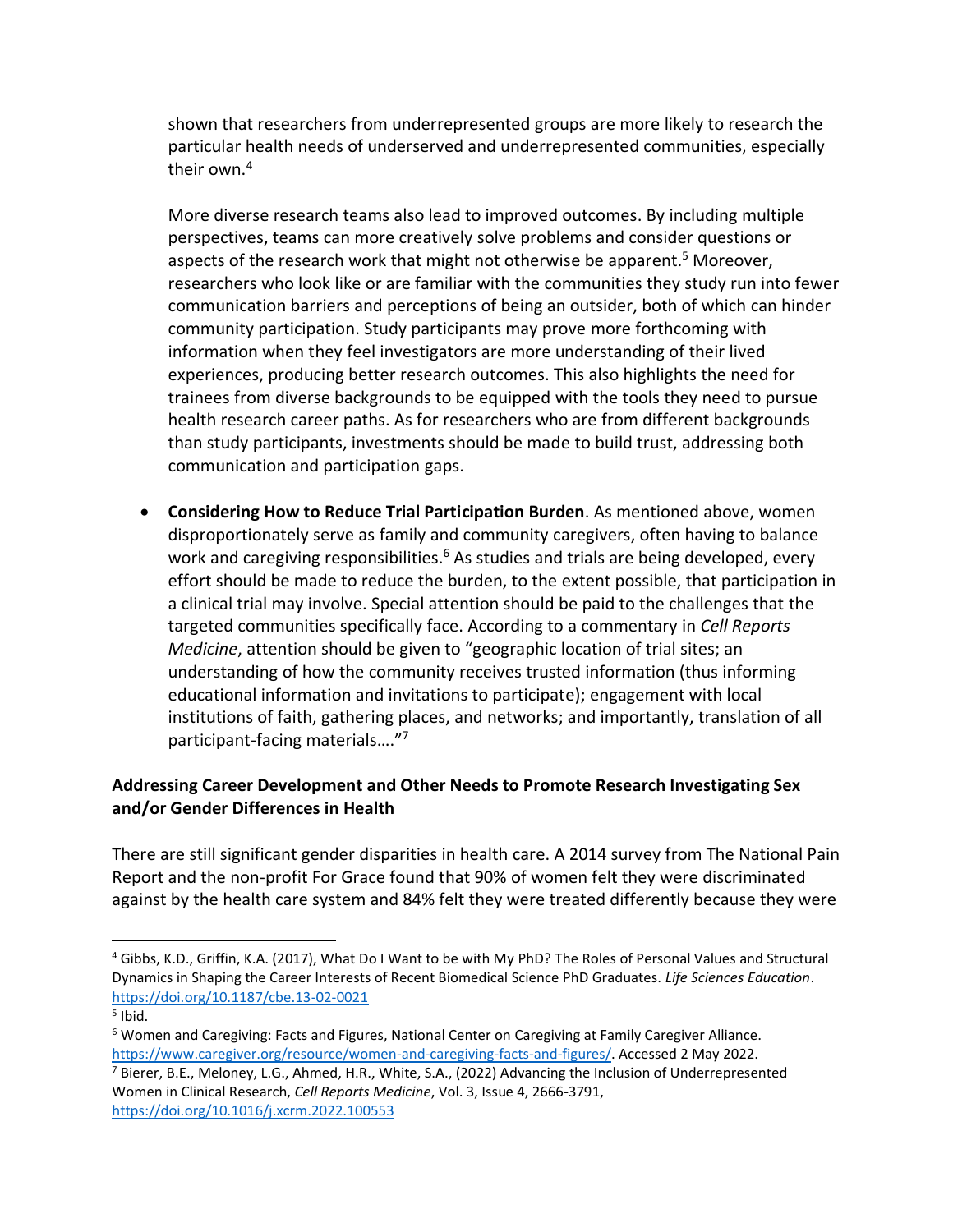women.<sup>8</sup> A 2018 piece in *Circulation* medical journal found that while women with acute myocardial infarction (AMI) were more likely to present with more than three non-chest pain symptoms (62% compared to 54.8% of men), their health care providers were less likely to attribute their symptoms to heart disease in comparison with men.<sup>9</sup> For patients who have to meet a certain threshold of a given disease or condition, if women's symptoms are not taken as seriously by their providers, they could be at a disadvantage for being enrolled in a given clinical trial. There are important career development considerations and unconscious biases that must be addressed on the provider side in order for research into sex and/or gender differences in health to be successful.

For researchers, SWHR encourages the NIH to consider how to provide additional training for researchers on integrating sex as a biological variable (SABV) into the conduct and reporting of basic and clinical research. Ideally, this training would accompany information on how women have historically been excluded from clinical trials and how the gender bias in research has slowed our advancement in producing science and medical advances that benefit everyone. The NIH may wish to build off of the ORWH's SABV Primer Supplement, a course that includes modules designed to help the biomedical research community account for and appropriately integrate SABV across the full spectrum of biomedical sciences.

Additionally, while the NIH Policy on SABV represented an important step in addressing inattention to sex influences in biomedical research and enhancing reproducibility of biomedical research studies, the policy lacks accountability mechanisms, requesting that researchers "consider" design studies that take sex into account or explain why it isn't incorporated. SWHR encourages NIH to consider how it might incorporate additional accountability mechanisms into all aspects of its research process, including publications or, at a minimum, present incentives that would promote better adherence to the policy. Achieving policy adherence is critical for driving discoveries related to sex differences and for ensuring that future research is generalizable.

Finally, SWHR would urge that any research studies related to long COVID and the health of women need to be intersectional, allowing for data disaggregation by race or ethnicity plus gender. It is not enough to understand the impact of COVID-19 on women; we must also understand how it differs across groups of women.

\*\*\*

SWHR thanks ORWH and CCRWH for the opportunity to provide feedback on this important effort. We are pleased to see the attention being paid to long COVID's effect on women

<sup>8</sup> National Pain Report Readers' Survey of Women in Pain Attracts Robust Response (2014). [https://www.prnewswire.com/news-releases/national-pain-report-readers-survey-of-women-in-pain-attracts](https://www.prnewswire.com/news-releases/national-pain-report-readers-survey-of-women-in-pain-attracts-robust-response-274878541.html)[robust-response-274878541.html.](https://www.prnewswire.com/news-releases/national-pain-report-readers-survey-of-women-in-pain-attracts-robust-response-274878541.html) Accessed 6 May 2022.

<sup>9</sup> Lichtman, J.H., Leifheit, E.C., Safdar, B., Bao, H., Krumholz, H.M., Lorenze, N.P., Daneshvar, M., Spertus, J.A., and D'Onofrio, G. (2018), Sex Differences in the Presentation and Perception of Symptoms Among Young Patients with Myocardial Infarction. Circulation, 137:781-790.<https://doi.org/10.1161/CIRCULATIONAHA.117.031650>